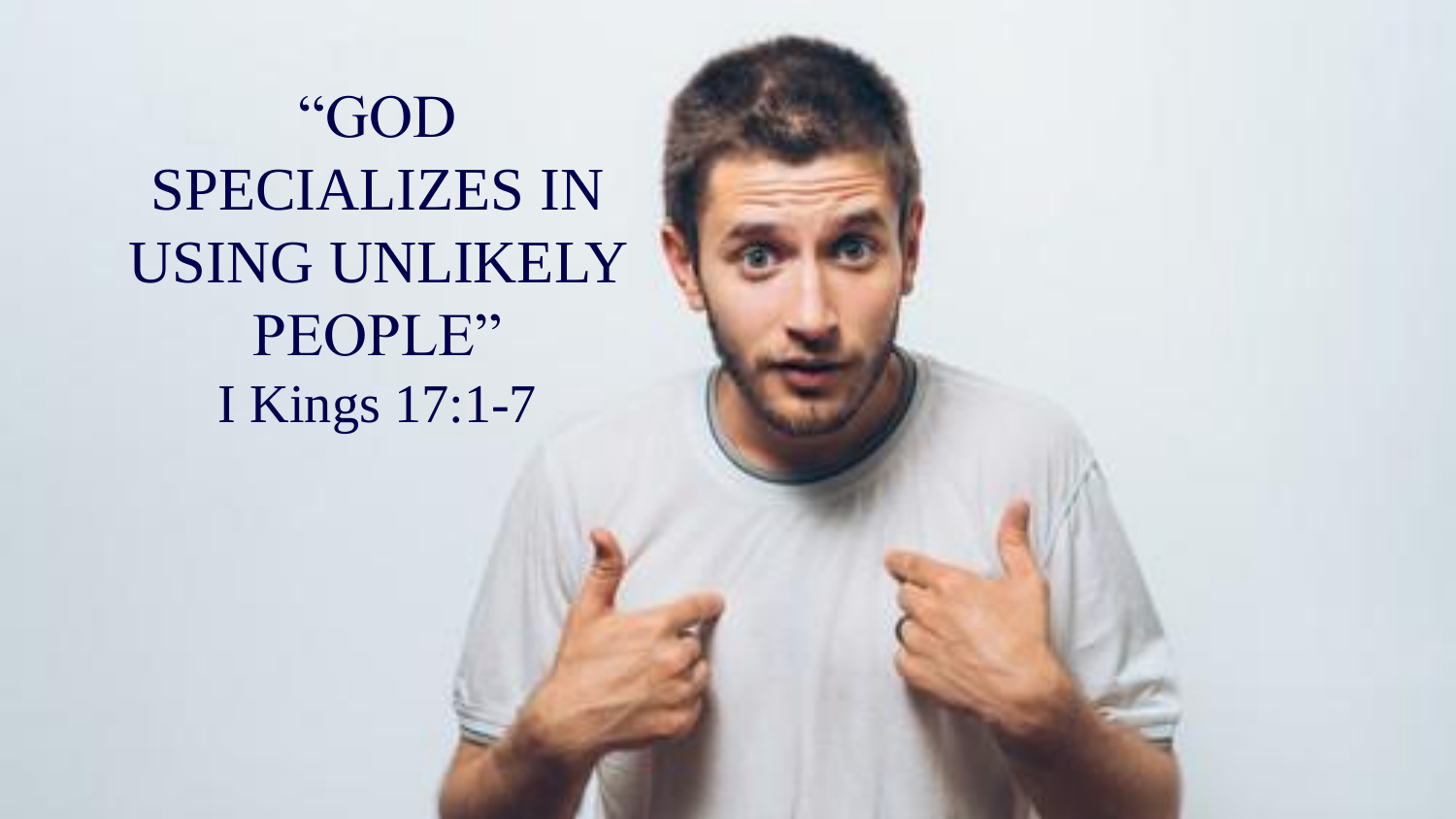# The Calling of the Prophet Elijah

Elijah called of God to be His spokesman for the nation I Kings 16 tells us that Omri was the evil king who had a son, Ahab who'sworse than his dad

Ahab married a woman whose name was Jezebel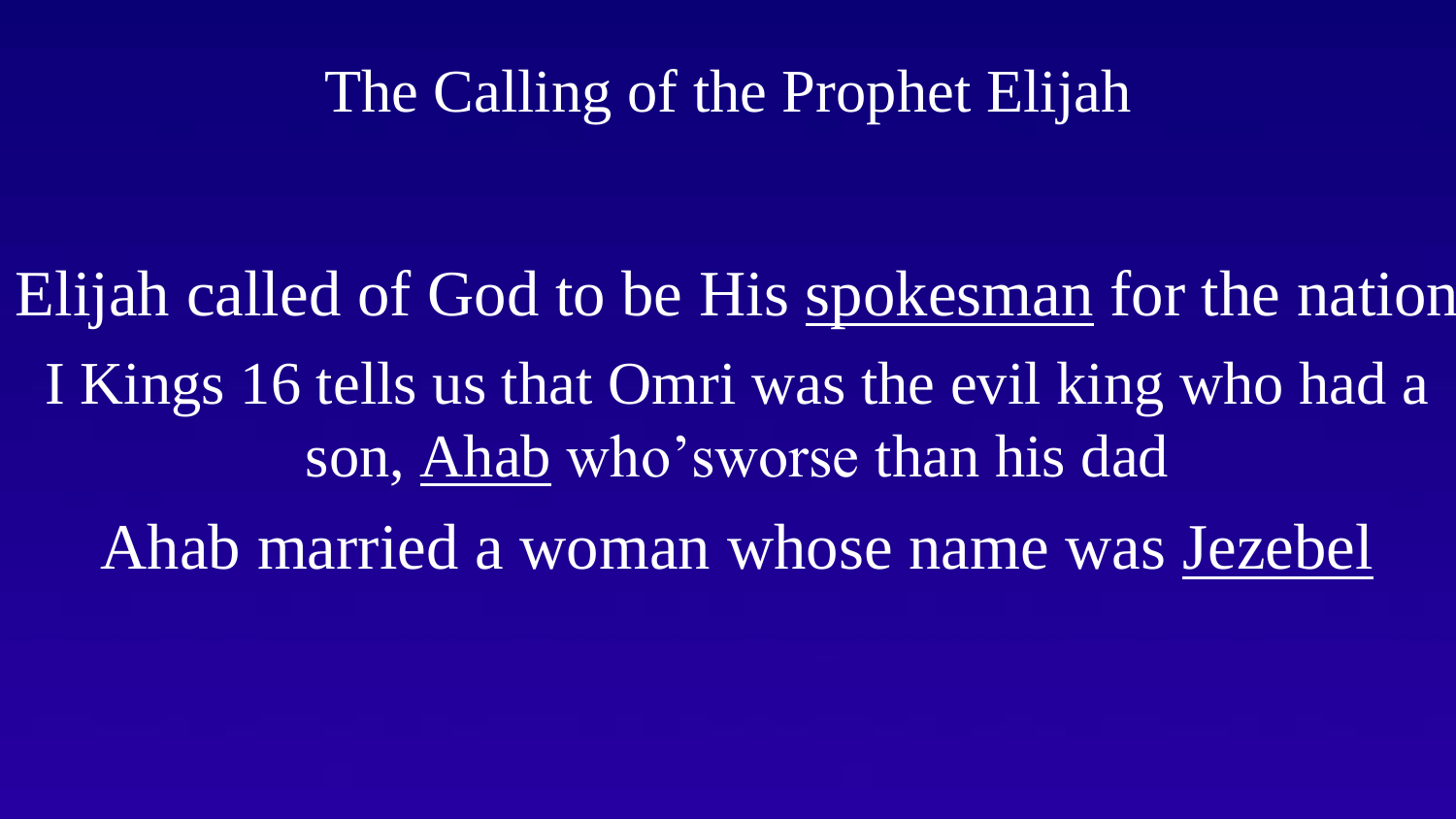#### The Calling of the Prophet Elijah

# Jezebel worshipped Baal The nation was involved in sexual promiscuity and idolatry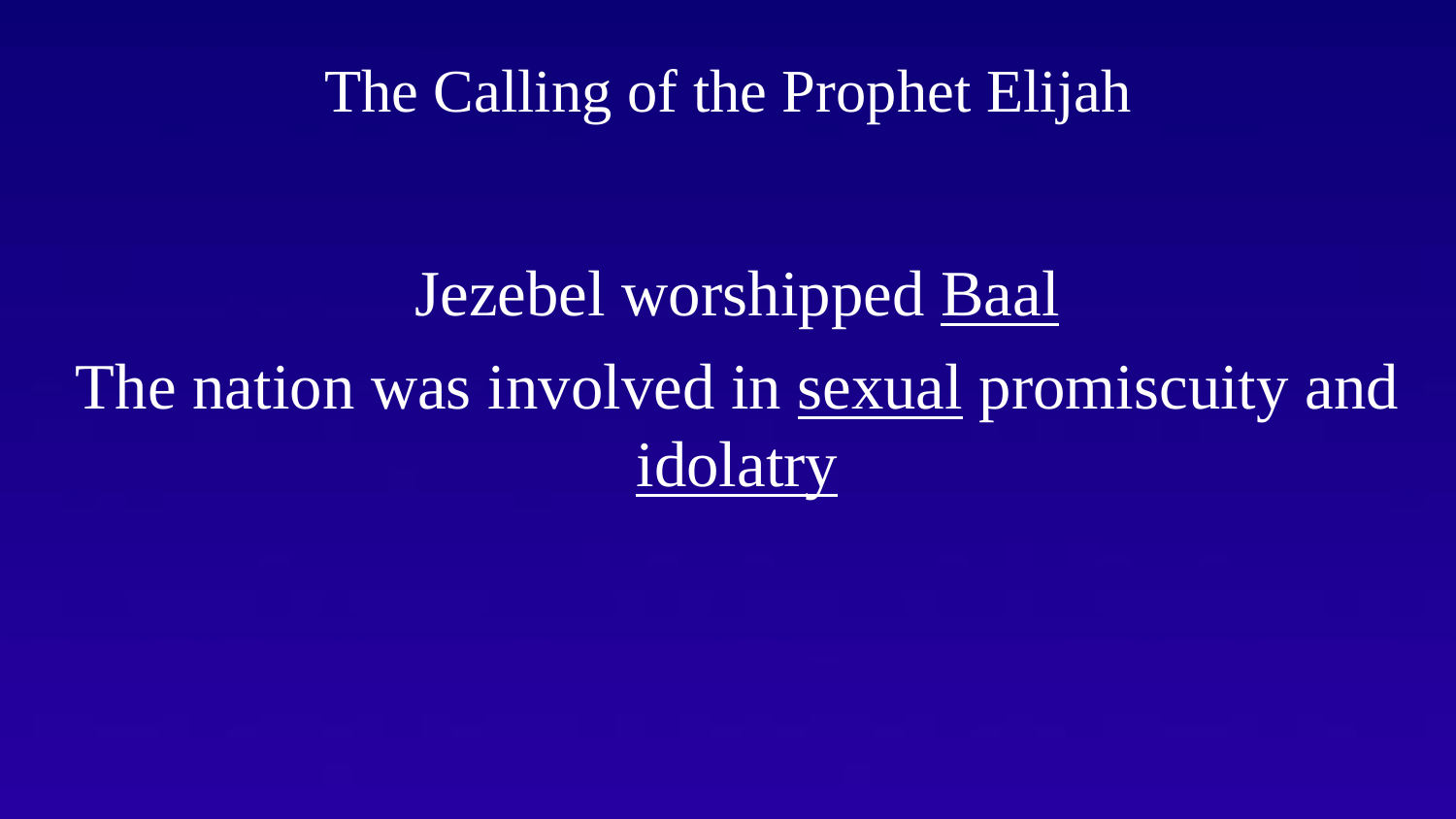# Who Was Elijah

He appeared before Ahab and told him that there would be no rain or dew for three and a half years.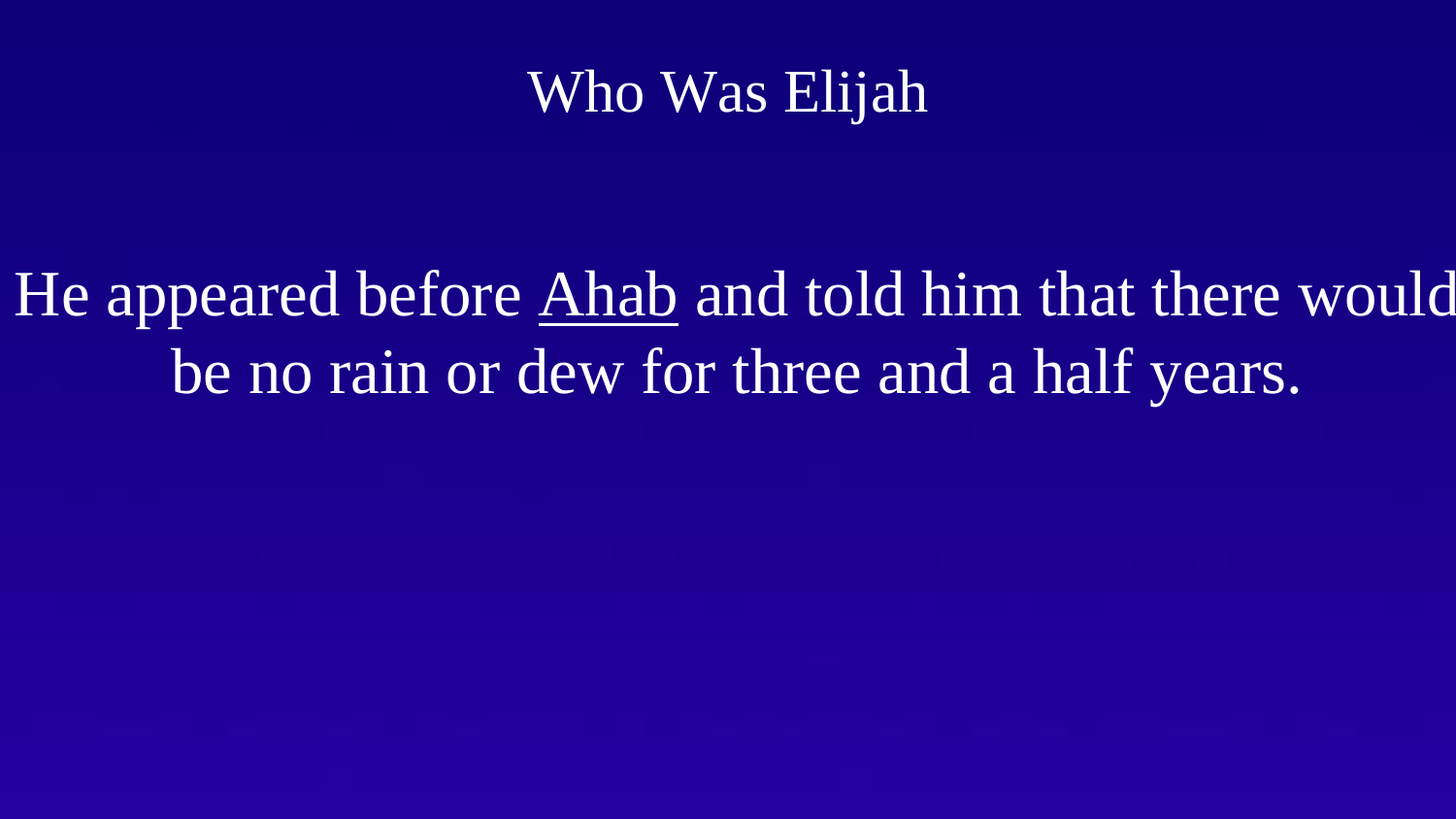#### Who Was Elijah

Elijah 'Name EL- stands for Elohim God Ja- Jehovah I-in the middle stands for my My God is Jehovah.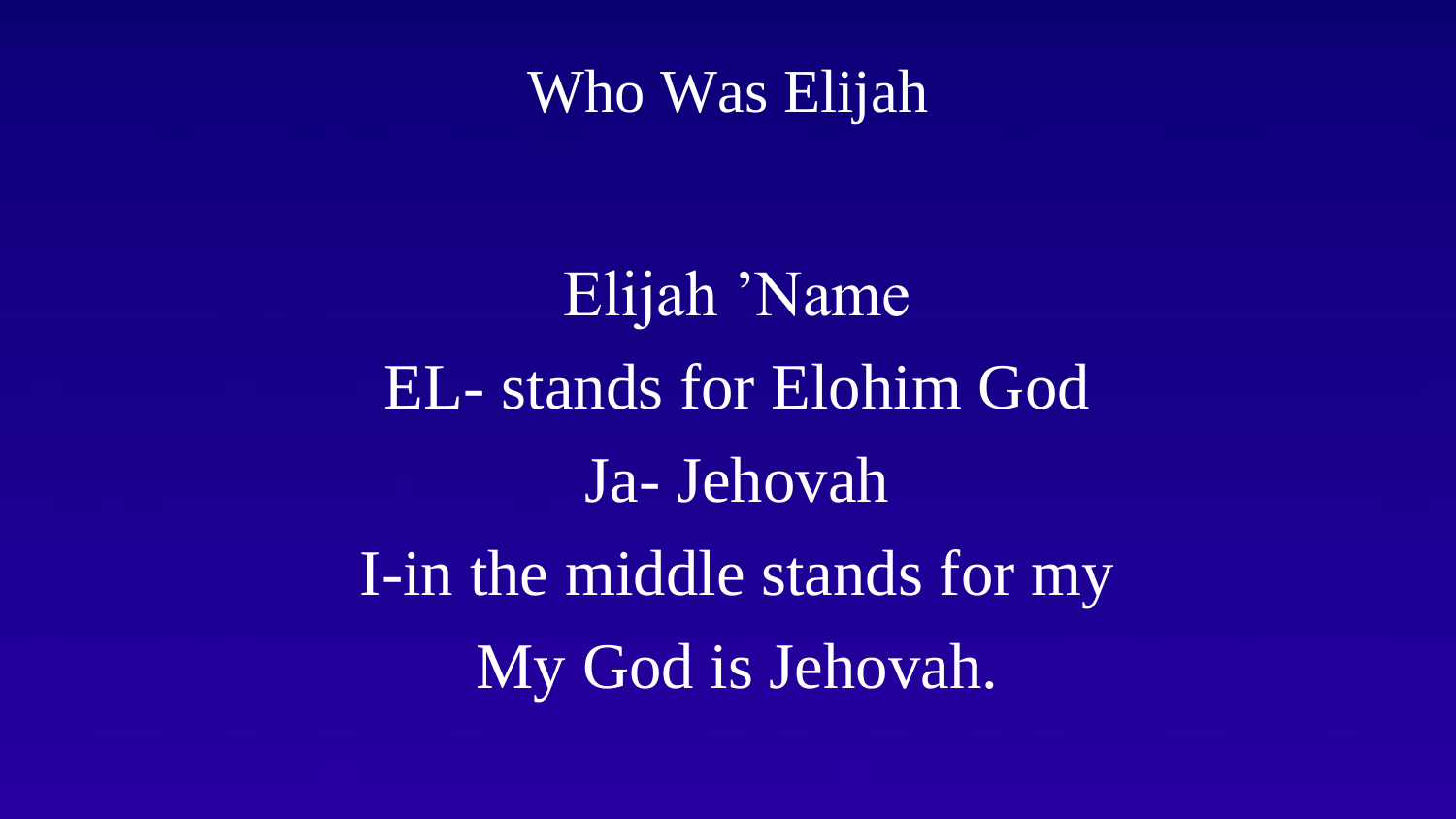# Who Was Elijah

Elijah was from the Tishbite region, no one to this day knows where it was. Elijah was from Gilead, which was a rugged, rocky, barren, desolate place.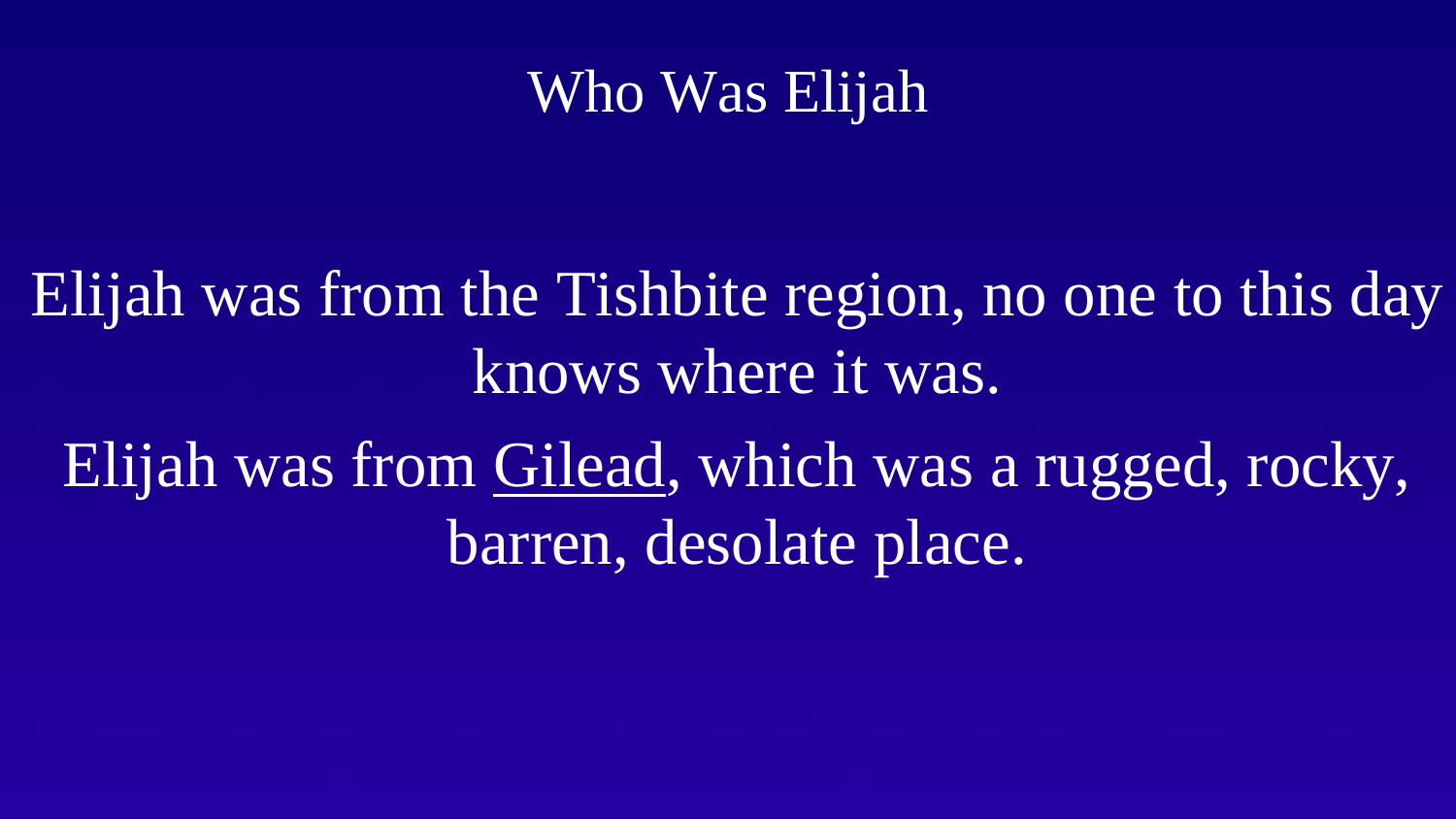The Three Aspects of Elijah's Life in I Kings 17

1.He speaks for God (I Kings 17:1-2) 2. He Hides with God (I Kings 17:3) 3. Elijah depends on God (I Kings 17:4-6)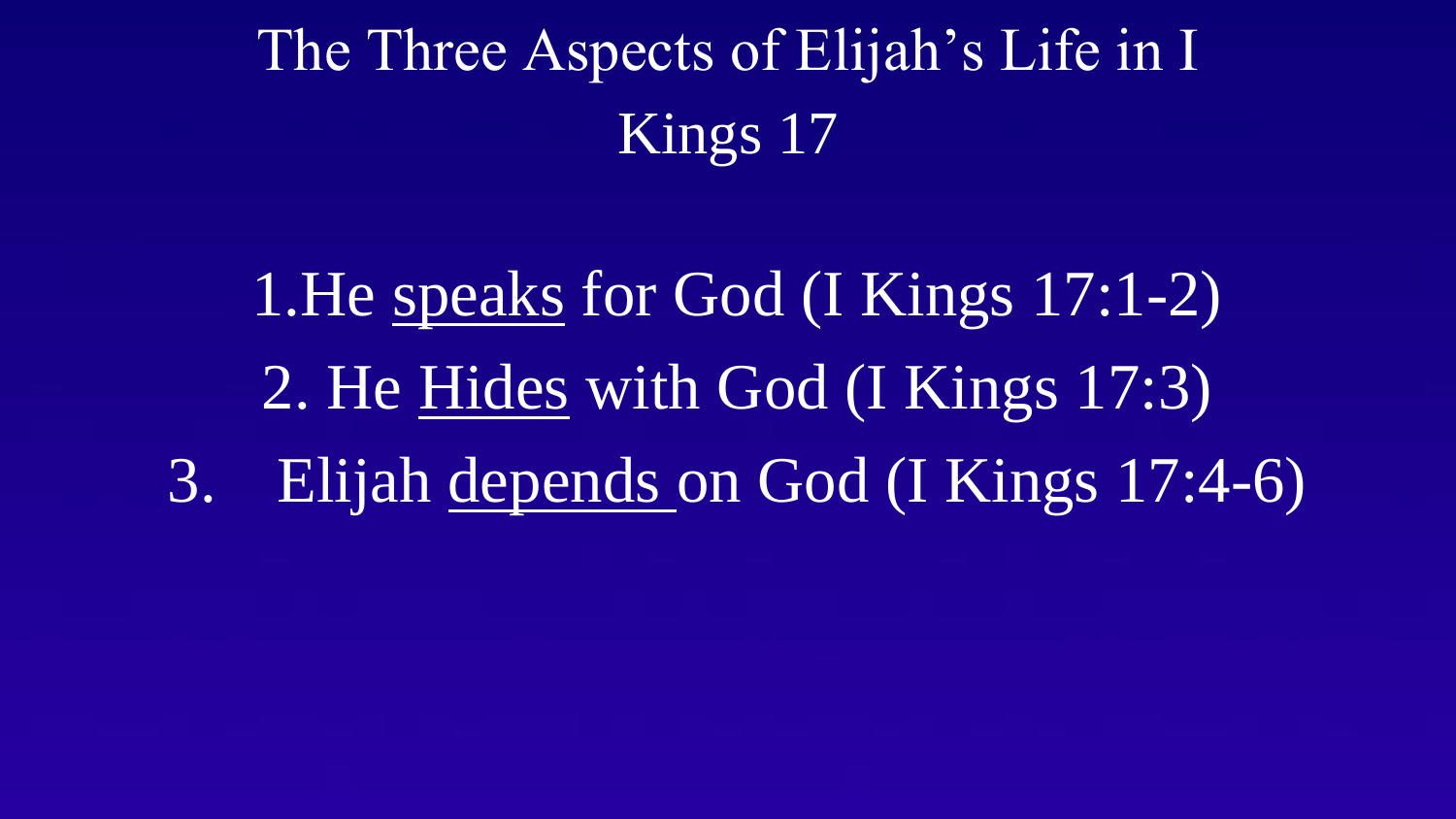#### The Bubbling Brook at Cherith

The bubbling brook at Cherith was natural The feeding of ravens was supernatural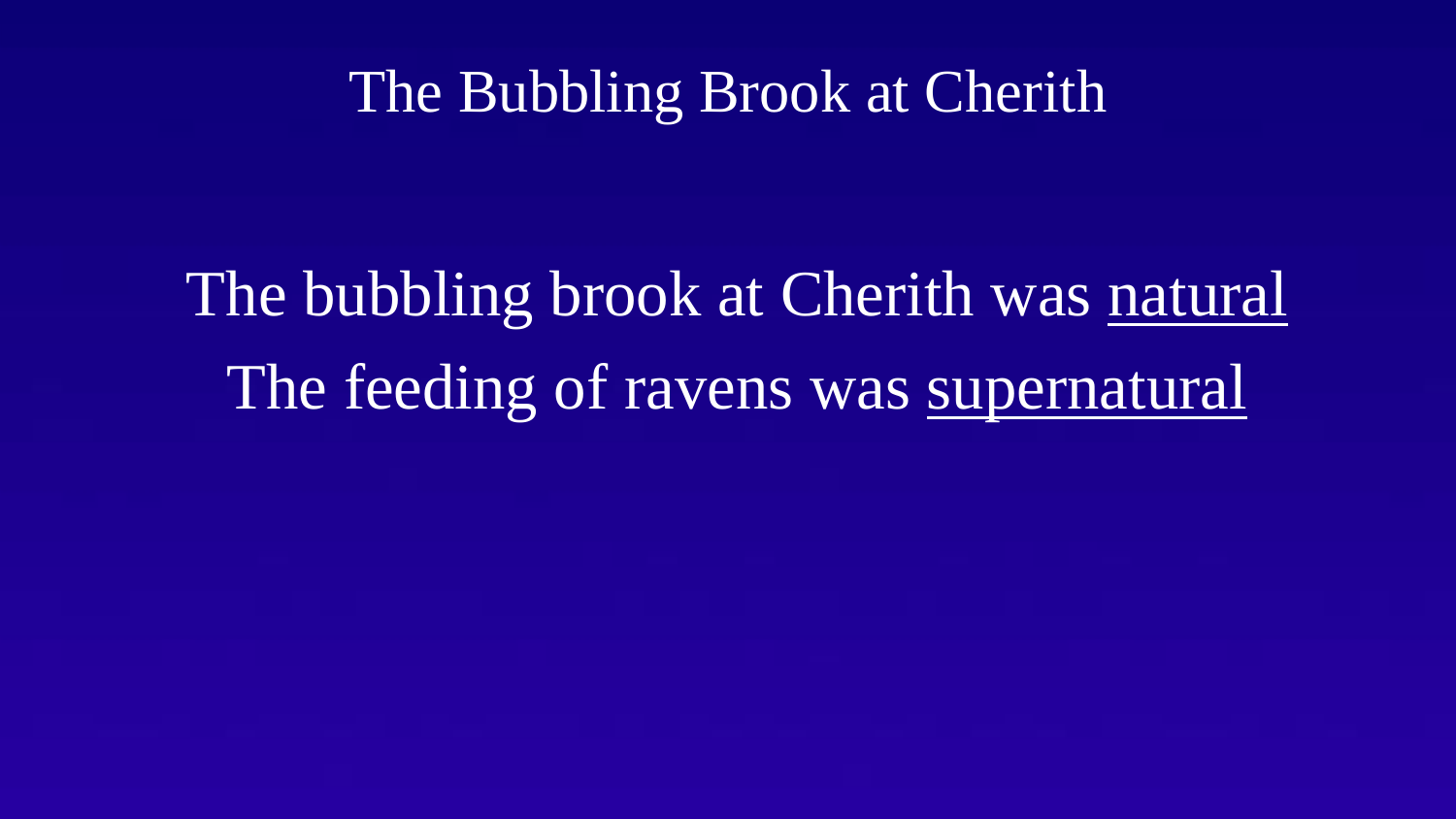# The Bubbling Brook at Cherith

In this kind of environment blessing sometimes suddenly we take that which is supernatural, and we begin to treat it as if were natural Sometimes we begin to see God only through his blessings instead of seeing blessings through God.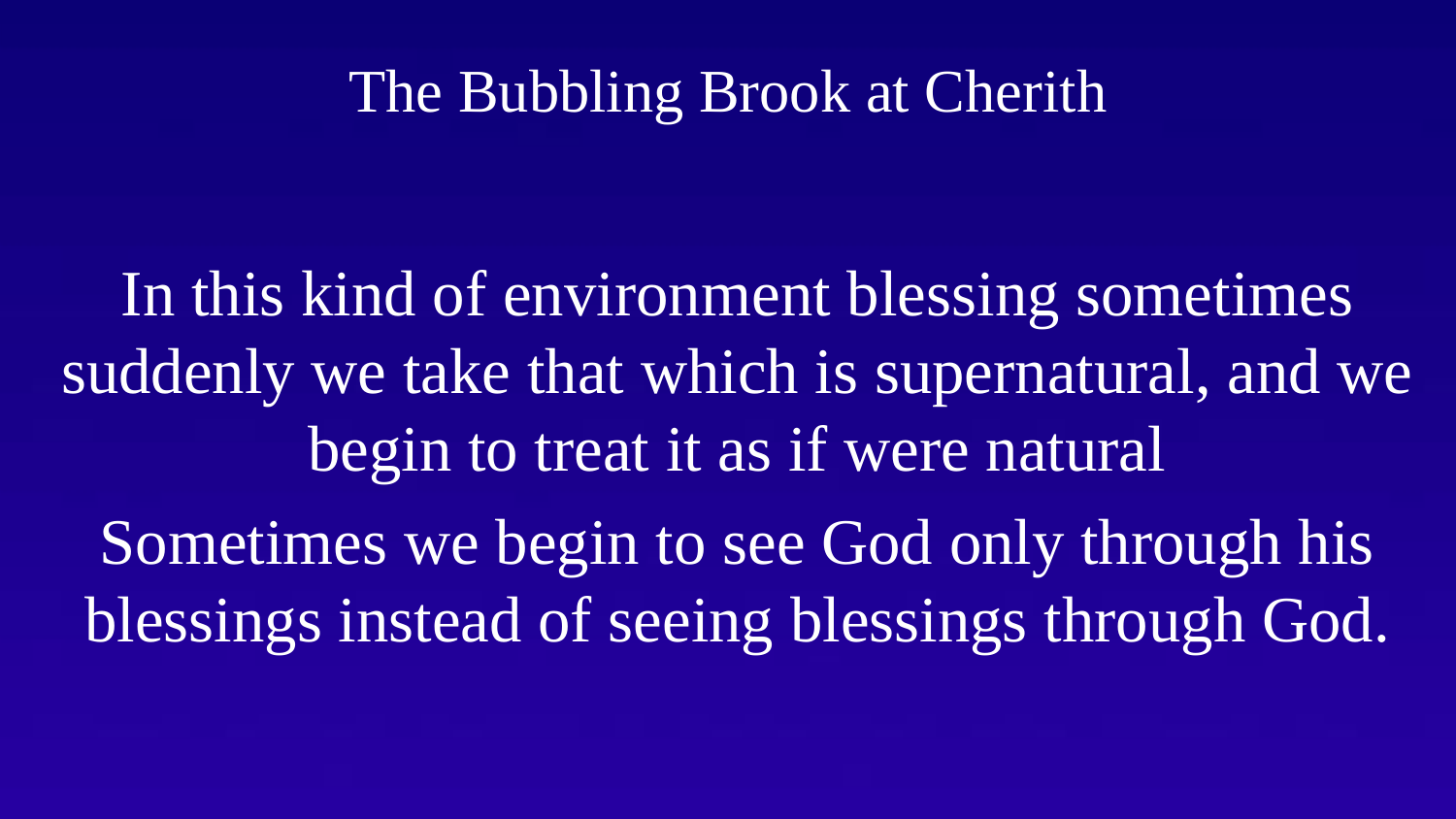# The Dried-up Brook

The brook dried up in response to the prayer of Elijah Elijah was part of the people and was not exempt from the judgment of God God is teaching you and me when brooks dry up when

we are forced into Hiding

God is teaching us to be dependent on Him